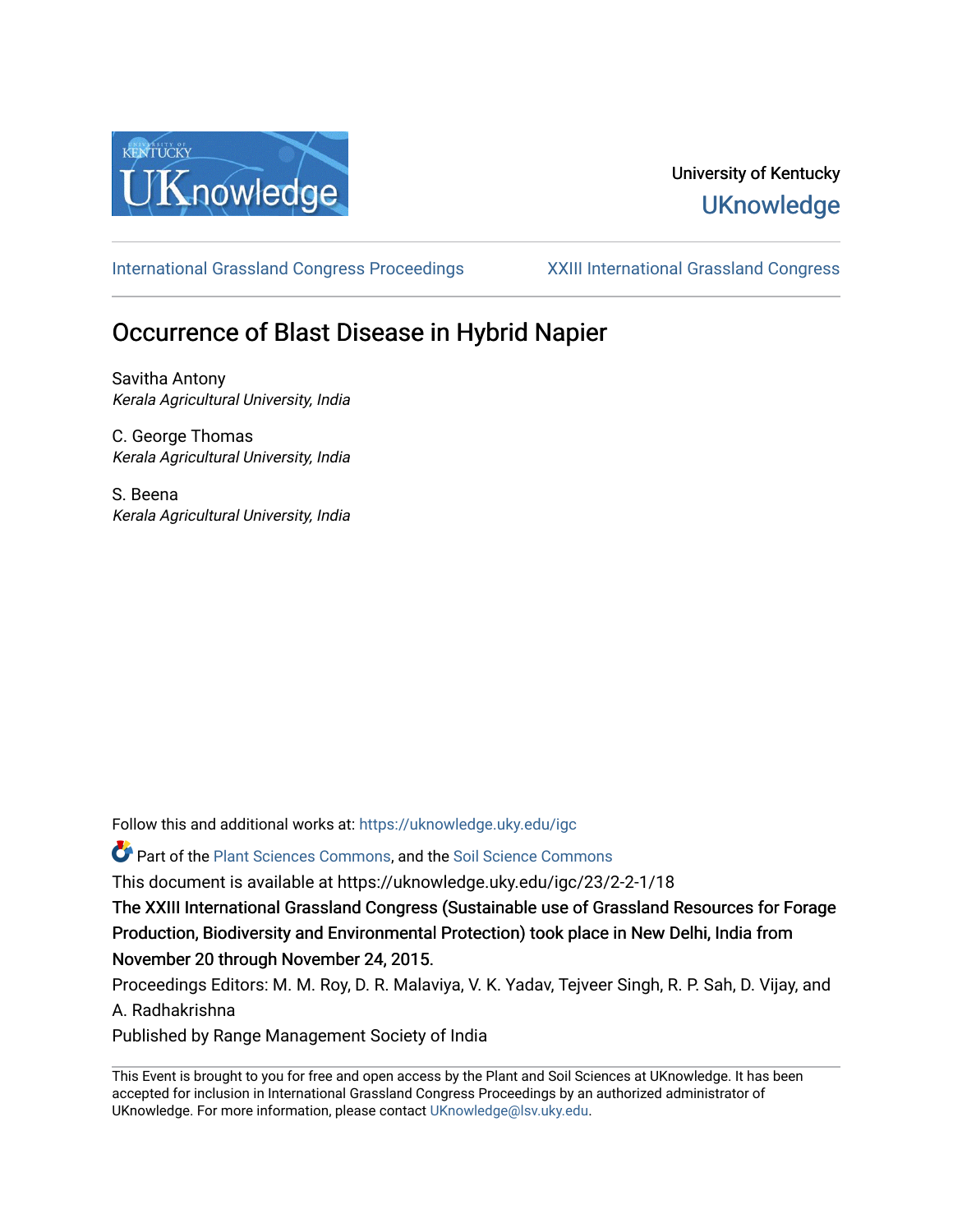Paper ID: 1380 **Theme 2.** Grassland production and utilization **Sub-theme 2.2.** Integration of plant protection to optimise production

# **Occurrence of blast disease in hybrid napier**

#### **Savitha Antony\*, C. George Thomas, S. Beena**

Kerala Agricultural University, Thrissur, Thrissur, India \*Corresponding author e-mail: [savithaantony@gmail.com](mailto:savithaantony@gmail.com)

**Keywords:** Blast, Hybrid napier, *Pseudomonas fluorescence*, PDI, PDS, CODEX

#### **Introduction**

Hybrid napier, a cross between pearl millet (*Pennisetum glaucum*) and napier grass (*Pennisetum purpuriam*) is a popular cultivated fodder grass in India. It is popular due to high yield, palatability and adaptability to varying soil and climatic conditions. It is relatively free from most of the pests and diseases and the question of plant protection normally does not arise. However, sporadic incidence of blast like symptoms has been observed in hybrid napier maintained in the college farm and the disease has been confirmed as blast caused by *Pyricularia grisea* Sacc. The disease causes severe leaf blight in some cultivars leading to leaf senescence. Leaf blast reduced photosynthetic rate of the remaining green parts of infected leaves (Bastiaans, 1991). Bastiaans and Kropff (1993) reported reduction in canopy photosynthesis because of the effect of blast lesions and shading by dead leaf area. Severe leaf blight caused by the pathogen induces production of phytotoxins and disruption of normal biochemical and physiological balance (Young-Ki *et al*., 2010).

#### **Materials and Methods**

The present investigation was carried out to assess the performance of hybrid napier cultivars under rainfed condition. Observation on the incidence of blast was also an objective of the experiment. The field experiment was conducted at the Agronomy Farm, College of Horticulture, Kerala Agricultural University, Vellanikkara, during 2011. The experimental design was Randomized Complete Block Design with three replications. There were 11 treatments comprising of popular cultivars 'Co-2', 'Co-3', 'Co-4', 'KKM-1', 'Suguna', 'Supriya', 'IGFRI-3', 'IGFRI-7', 'DHN-6', 'PTH' and 'PBN-16'. Rooted slips were planted at 60 cm X 60 cm in plots of size 20.16 m<sup>2</sup> with the onset of South west monsoon. The first harvest was taken after 75 days after planting and subsequently at 45 days interval. There were four such harvests in a year. During the course of experiment occurrence of blast disease was noticed in the last week of October, that is, after the second harvest, but before the third harvest. The extent of incidence and severity varied with each cultivar. As it was a fodder crop, which is to be cut in green state for immediate feeding, biological control was tried. In this case, talc based formulation of *Pseudomonas fluorescence*, found effective against fungal disease in many crops such as rice and vegetables, was sprayed on the plants at 10g/litre. The intensity of disease incidence was noted using the disease rating scale of IRRI (1996) as given in Table 1. Based on this scale, per cent disease incidence (PDI), per cent disease severity (PDS) and coefficient of disease index (CODEX or CI) were worked out. The rating was done before the application of pseudomonas and 10 days after the application. PDI is a measure of the percentage of diseased plants in the plant population, and PDS is a measure of the percentage of leaf area damaged by the disease which was calculated as [Sum of all disease rating/ (total no. of leaves observed X maximum grade) X100]. The grading was on a scale from 0 to 9. CODEX was calculated by dividing the products of PDI and PDS by 100. There were 56 plants in each plot and observations were taken from 40 plants leaving the border plants. To assess the severity, 160 leaves were observed from each plot. The leaves were selected from the top, middle and lower parts of plant canopy. Further observations were not taken after the third harvest, as the incidence of disease was not noticed. The third harvest was done three weeks after pseudomonas application.

| Grade          | <b>Disease severity</b>                                                                              |
|----------------|------------------------------------------------------------------------------------------------------|
| $\overline{0}$ | No lesion observed                                                                                   |
|                | Small brown specks of pin point size                                                                 |
| $\mathcal{D}$  | Small roundish to slightly elongated, necrotic gray spots, about 1-2 mm in diameter, with a distinct |
|                | brown margin. Lesions are mostly found on the lower leaves                                           |
| 3              | Lesion type same as in 2, but significant number of lesions on the upper leaves                      |
|                | Typical susceptible blast lesions, 3 mm or longer infecting less than 4% of leaf area                |

**Table 1.** 0-9 grade disease rating scale used for screening of blast disease (IRRI, 1996)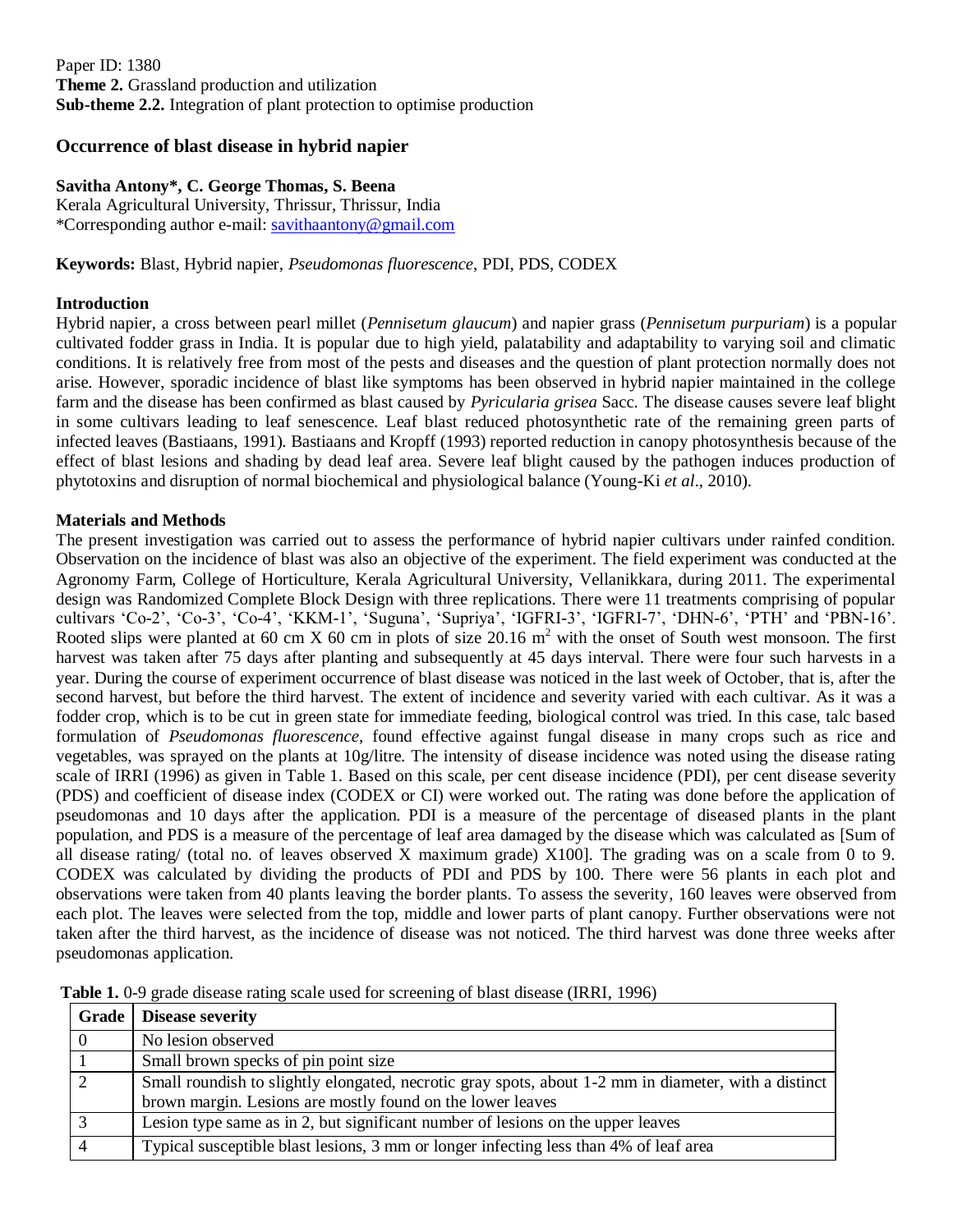|   | Typical susceptible blast lesions of 3mm or longer infecting 4-10% of the leaf area                           |
|---|---------------------------------------------------------------------------------------------------------------|
| 6 | Typical susceptible blast lesions of 3 mm or longer infecting 11-25% of the leaf area                         |
|   | Typical susceptible blast lesions of 3 mm or longer infecting 26-50% of the leaf area                         |
| 8 | Typical susceptible blast lesions of 3 mm or longer infecting 51-75% of the leaf area many leaves<br>are dead |
|   | Typical susceptible blast lesions of 3 mm or longer infecting more than 75% leaf area affected                |

## **Results and Discussion**

The screening of 11 cultivars revealed that there was 100 per cent disease incidence for the cultivars 'Co-2', 'Co-3', 'Co-4', 'KKM-1', 'Suguna', 'Supriya' and 'PBN 16'. The cultivars 'DHN 6', 'PTH', 'IGFRI-3' and 'IGFRI-7' recorded less than 100 per cent disease incidence (Fig 1). During the week of observation, the total rainfall was 192.80mm/week with mean surface air temperature of maximum -30.70  $^{\circ}$ C, minimum- 23.3 $^{\circ}$ C and maximum relative humidity of 90 per cent; these conditions seems to be conducive for the development of the disease. After the harvest, no further incidence was noticed probably because the above ground portion including stems and leaves were harvested and there was no or little rain. Before the application of pseudomonas, the PDS was more than 50 per cent for cultivars 'Co-2',' Co-3', 'Co-4', 'Suguna', 'Supriya' and 'PBN 16'. Among the cultivars which showed less than 50 per cent PDS, 'DHN6' and 'PTH' showed less than 2 per cent PDS only (Fig 1). The highest PDS was recorded by 'Co-4' (75.87), followed by 'Co-3' (66.84) and 'Co-2' (66.18). The above trend of PDS was reflected in CODEX too (Fig. 1c) as it is the product of PDI and PDS. The cultivar 'Co-4' (75.87) recorded maximum CODEX followed by Co-3(66.84) and Co-2(66.18). Lower CODEX values were observed for the cultivars 'DHN6' (0.88) and 'PTH' (1.13). After the application of pseudomonas, none of the cultivars showed more than 60 per cent disease severity (Fig. 1). The fast growth of hybrid napier can also be a reason for the reduction in PDS after pseudomonas application. For example, the green fodder yield from the third harvest alone ranged from 18.5 tonnes/ha to 39.5 tonnes/ha (from 45 days growth). The cultivars 'Suguna', 'Supriya', 'Co-3' and 'Co-4' recorded more than 30 per cent disease severity. The highest PDS and CODEX value were recorded by the cultivar 'Suguna'(PDS-57.16; CODEX-57.16), followed by 'Supriya'(PDS-42.31; CODEX-42.31), 'Co-3'(PDS-0.62; CODEX-0.37) and 'Co-4'(PDS-35.46; CODEX-35.46). The rest of the cultivars showed less than 30 per cent disease severity. Among these, 'DHN-6' (PDS-35.99; CODEX-35.99) and 'PTH' (PDS-1.24; CODEX-0.79) showed less than 2 per cent disease severity.



**Fig. 1:** PDI, PDS and CODEX values before and after the application of *pseudomonas*